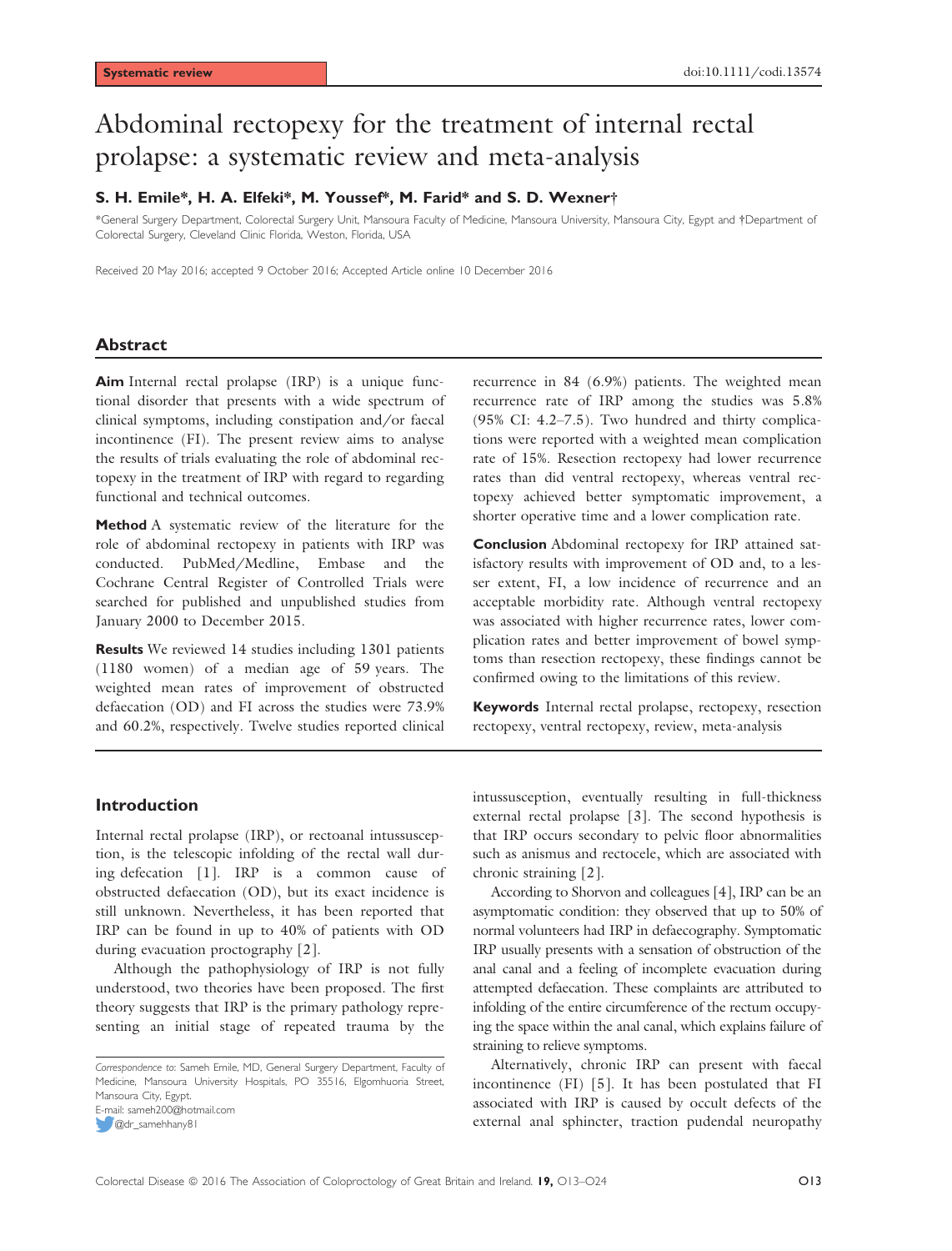resulting from repeated excessive straining [6] and distension of the lower rectum by the intussusceptum activating the rectoanal inhibitory reflex and inducing relaxation of the internal anal sphincter causing overflow incontinence [7].

Evacuation proctography is the standard method for diagnosis of IRP. The main utility of proctography is to measure the anorectal angle and the length of the puborectalis muscle during defaecation. Proctography can also diagnose coexisting pathologies such as rectocele, enterocele, anismus and descending perineum syndrome. Isolated proctographic findings should not guide management, but should be carefully interpreted and correlated with clinical history before management decisions are made [8].

Patients with symptomatic IRP seldom respond to conservative measures such as laxatives and enemas. Only 34% of patients reported partial improvement of their symptoms after cathartic therapy, while 66% reported no effect or even a worsening of symptoms [9]. Hwang et al. [3] evaluated electromyography (EMG)-based biofeedback (BFB) retraining for patients with IRP and reported complete resolution of constipation in 33%, partial improvement in 19% and failure to improve in 48% of their patients.

Surgical treatment of IRP is classified into perineal and abdominal procedures. Perineal procedures include Delorme's operation and stapled transanal rectal resection (STARR).

Abdominal rectopexy is subdivided into resection and nonresection rectopexy, including mesh and suture rectopexy. Poor results have been reported by Graf et al. [10] after simple suture rectopexy, and by McCue and Thomson [11] after posterior Ivalon sponge rectopexy. A systematic review [12] of trials evaluating the efficacy of ventral rectopexy for internal and external rectal prolapse reported excellent results, with a mean recurrence rate of 3.4% and a mean percentage decrease in the constipation rate of 24%.

The number of well-powered observational studies evaluating abdominal rectopexy for IRP is limited. In addition, there are no randomized controlled trials comparing the different techniques of rectopexy. Therefore, this review aimed to analyse all eligible studies in which abdominal rectopexy was primarily used for the treatment of IRP.

# Method

### Search strategy

This systematic review was registered online on the PROSPERO website under the registration number CRD42016032811. A systematic review of the literature to assess the role of abdominal rectopexy in patients with IRP was conducted following the screening guidelines established by the Preferred Reporting Items for Systematic Reviews and Meta-Analyses (PRISMA) (Fig. 1) [13]. Electronic databases including PubMed/Medline, Embase and the Cochrane Central Register of Controlled Trials were searched for published and unpublished studies from January 2000 to December 2015. The PubMed function 'related articles' was used to search for further articles. The reference section of each publication was searched for relevant articles. The full text versions of the selected articles were reviewed independently by two reviewers (S.H.E. and H.A.E.) to check eligibility.

Keywords used in the search process included 'rectopexy', 'abdominal rectopexy', 'laparoscopic rectopexy', 'ventral rectopexy', 'anterior rectopexy', 'posterior rectopexy', 'resection rectopexy', 'suture rectopexy', 'internal rectal prolapse', 'rectoanal intussusception', 'obstructed defaecation' and 'faecal incontinence'. In addition, the following medical subject headings (MeSH) terms were used: (intussusception), (rectal prolapse), (constipation) and (faecal incontinence).

### Inclusion criteria

The review included studies that involved patients who underwent abdominal rectopexy for IRP whether open or laparoscopic, which presented clinically with OD, FI or both. Comparative and cohort studies that evaluated any type of abdominal rectopexy were eligible for inclusion. No language restrictions were applied during screening of the articles.

### Exclusion criteria

We excluded irrelevant articles, editorials, case reports, reviews and meta-analyses. Studies with a duration of follow-up of less than 12 months were excluded. Duplicate reports were identified and excluded. Articles that comprised patients with IRP in addition to patients with external rectal prolapse in the same context without clear reporting of the results for each entity were considered confounding and were excluded. Articles that did not clearly report the aim, methodology, demographic data of patients, final results and conclusion were also excluded.

#### Types of studies included

After reviewing the full text of 42 articles, 14 [14–27] met the eligibility criteria for inclusion. Thirteen studies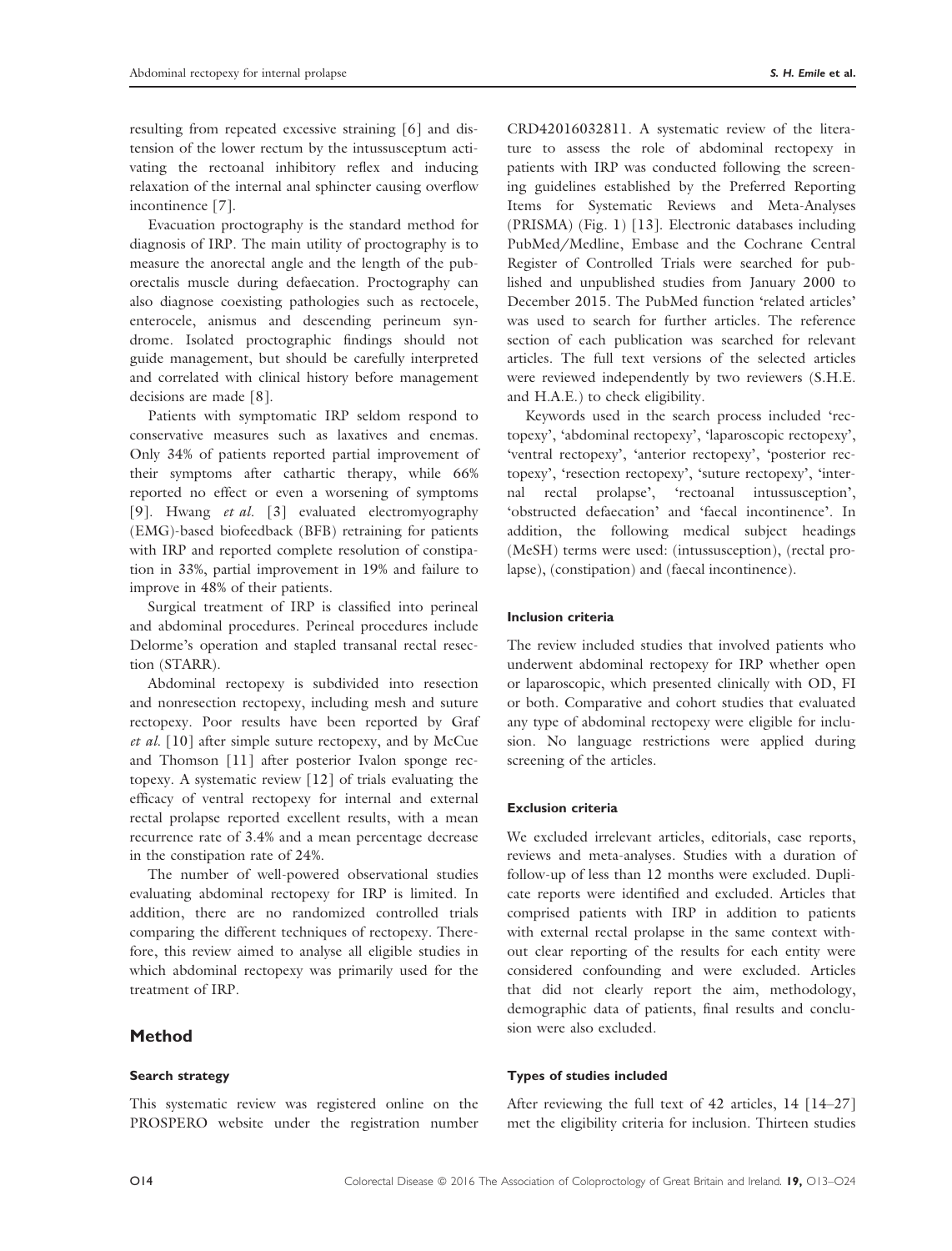

Figure 1 PRISMA flow diagram.

were noncomparative cohort studies, and one was a trial comparing ventral rectopexy with STARR. A summary of the characteristics of each study is shown in Table 1.

### Assessment of methodological quality and bias within the included studies

Two reviewers (S.E and H.E) independently assessed the methodological quality and risk of bias in each study, and any discrepancies in interpretation were resolved by discussion and mutual agreement. The revised grading system of the Scottish Intercollegiate Guidelines Network (SIGN) [28] was used to assess comparative studies. The checklist for the quality of case series of the National Institute for Health and Care Excellence (NICE) [29] was used for assessment of cohort studies. Assessment revealed five studies of high quality and nine of fair quality. (Table 1)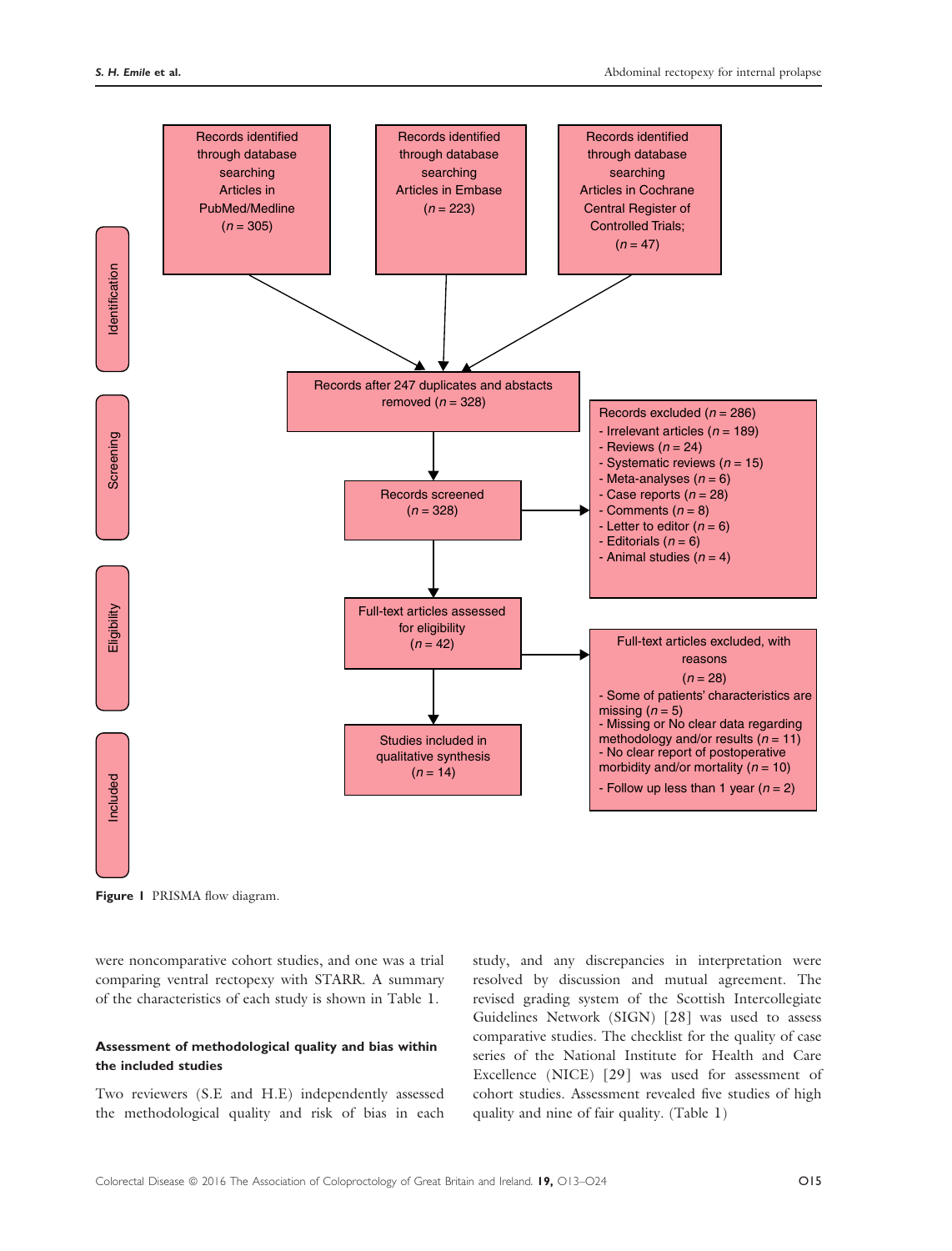| Study                              | Type of study | Duration of the study Country |                         | Type of rectopexy | No. of<br>patients | age (years) (months)<br>Mean | Follow-up       | Quality of<br>the study |
|------------------------------------|---------------|-------------------------------|-------------------------|-------------------|--------------------|------------------------------|-----------------|-------------------------|
| ohnson et al. $(2003)$ [14]        | Retrospective | Sept 1998-Oct 2001            | Norway                  | Resection         |                    |                              | $\frac{8}{2}$   | $5/8$ (fair)            |
| siaoussis et al. $(2005)$ [15]     | Retrospective | 1993-2002                     | Greece                  | Resection         |                    |                              | 45              | $5/8$ (fair)            |
| von Papen et al. (2006) [16]       | Retrospective | July 1998–Nov 2004            | Australia               | Resection         |                    |                              |                 | $7/8$ (good             |
| Collinson et al. $(2010)$ [17]     | Retrospective | Aug 2005-Dec 2007             |                         | Ventral           |                    | 58                           |                 | $6/8$ (fair)            |
| Portier et al. $(2011)$ [18]       | Retrospective | 2002-2008                     | France                  | Ventral           |                    | 60.6                         |                 | $7/8$ (good)            |
| Johnson et al. $(2012)$ [19]       | Retrospective | Feb 1999–June 2006            | Norway                  | Resection         | 48                 | 53                           |                 | $5/8$ (fair)            |
| Sileri et al. (2012) [20]          | Retrospective | Apr 2009-Feb 2011             | Italy                   | Ventral           |                    | 59                           |                 | $6/8$ (fair)            |
| Gosselink et al. $(2013)$ [21]     | Prospective   | Aug 2009–July 2011            | <b>XID</b>              | Ventral           | $\overline{2}$     | 59                           |                 | $7/8$ (good             |
| Borie et al. (2014) [22]           | Retrospective | $2002 - 2011$                 | France                  | Ventral           | 25                 |                              | ∞ฺ              | $1/21$ (fair)           |
| Owais et al. $(2014)$ [23]         | Retrospective | 2002-2013                     | <b>CK</b>               | Ventral           |                    | 34.5                         |                 | $5/8$ (fair)            |
| Gosselink et al. $(2015)$ [24]     | Retrospective | June 2010–Oct 2012            |                         | Ventral           |                    | 59                           |                 | $5/8$ (fair)            |
| Franceschilli et al. $(2015)$ [25] | Retrospective | Apr 2009-Apr 2013             | Italy                   | Ventral           | 98                 | 63                           |                 | $7/8$ (good)            |
| Isunoda et al. $(2015)$ [26]       | Retrospective | Feb 2012-Nov 2013             | Japan                   | Ventral           |                    |                              | $\overline{16}$ | $5/8$ (fair)            |
| Consten et al. (2015) [27]         | Retrospective | Jan 1999-April 2013           | Netherlands and Belgium | Ventral           |                    | $\overline{50}$ .            | 33.9            | $7/8$ (good)            |
|                                    |               |                               |                         |                   |                    |                              |                 |                         |

### Variables of interest

Data collection objectives focused on the technical outcome and function of abdominal rectopexy for IRP. The primary objective was clinical and radiological recurrence of IRP, and the secondary objectives included postoperative improvement of symptoms (OD and FI), functional bowel scores, complication and mortality rates, operative time and length of hospital stay (LOS).

### Assessment of publication bias among the included studies

A funnel plot of the standard error of the recurrence rates against the recurrence rates of the included studies was used to assess the publication bias across the studies of this review. A straight vertical line in the plot indicates the zone in which 95% of studies should be if there were no publication bias. (Fig. 2). The Begg and Mazumdar rank correlation test was used to investigate publication bias and the Kendall's tau-b (corrected for ties, if any) was  $-0.257$ , with a one-tailed P-value of 0.121 and a two-tailed P-value of 0.243.

Egger's regression test was also performed and the intercept (B0) was  $-0.6347$  (95% CI:  $-1.696$  to 0.426), with  $t = 1.332$  and 10 degrees of freedom (d.f.). The one-tailed P-value was 0.106 and the twotailed P-value was 0.212.

### Statistical analysis

Data were extracted from the original articles into fields of Excel (Microsoft Windows). Variables were expressed using median, normal range and percentage of patients reported in each variable. A meta-analysis was conducted using open-source, cross-platform software for advanced meta-analysis, openMeta[Analyst]<sup>TM</sup> version 12.11.14. Data concerning postoperative recurrence, complications and improvement of symptoms were pooled and the weighted mean rates with 95% CI were calculated. A fixed-effect model was used to pool data when statistical heterogeneity was not present. In cases of significant ( $P < 0.1$ ) statistical heterogeneity, the binary random-effect model was utilized for pooling of data.

# Results

# The included studies

Fourteen studies fulfilled the eligibility criteria, 13 being retrospective studies and one prospective [21]. All were

**Table 1** Characteristics of the 14 studies included in this review. Characteristics of the 14 studies included in this review.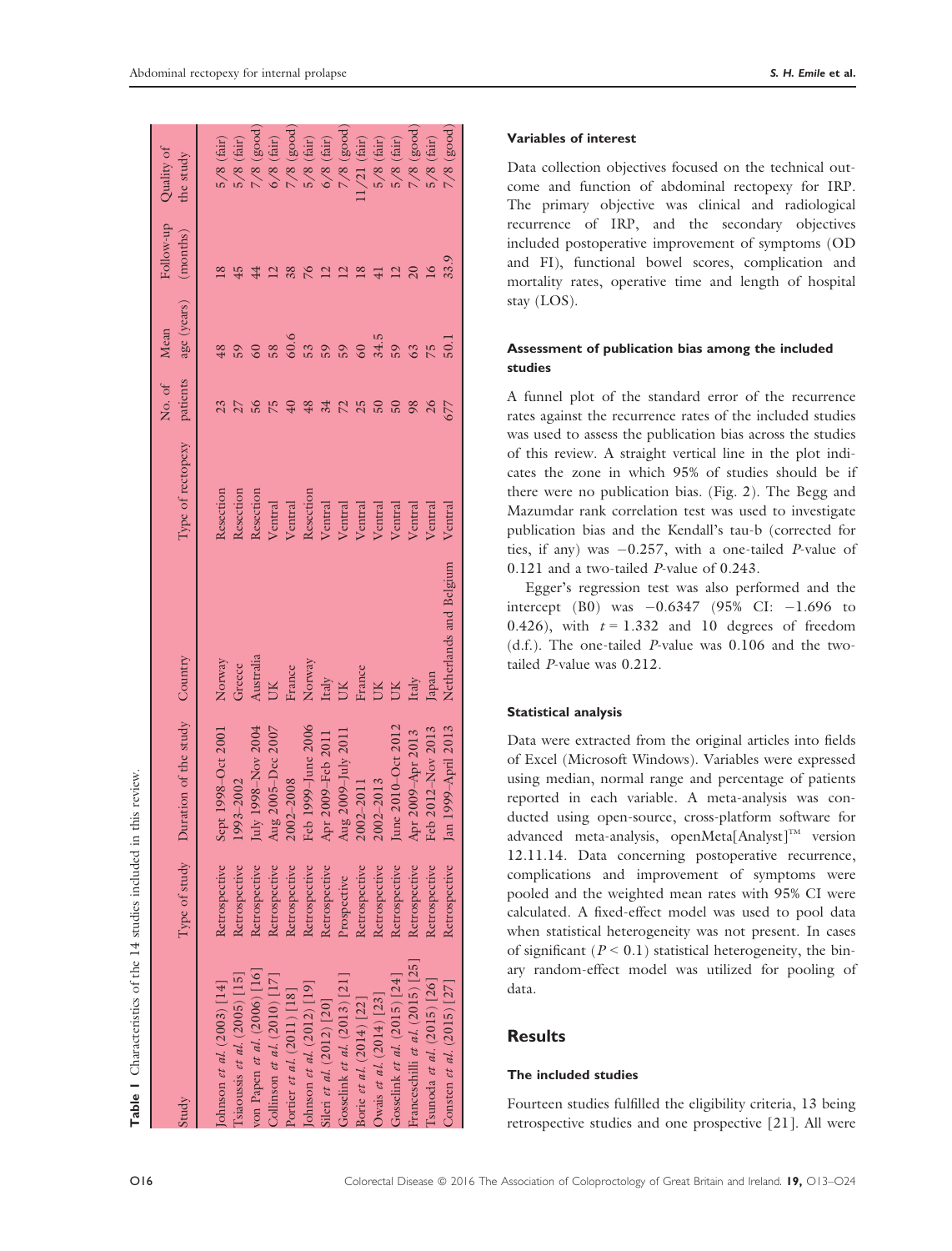

Figure 2 Funnel plot demonstrating publication bias regarding recurrence of IRP among the 14 studies fulfilling the criteria for entry in the review.

published between 2003 and 2015 and 12 (85.7%) studies were conducted in European countries. All but one of the studies [22] were of cohort observational design. The exception was a nonrandomized comparison between ventral rectopexy and STARR. Ventral mesh rectopexy, as described by D'Hoore et al. [30], was reported in ten studies and resection rectopexy in four [14–16,19]. Abdominal rectopexy was performed laparoscopically in all the studies and in four [14,15,18,19] open rectopexy was also used (Table 1).

### Patient demographics

The 14 studies included 1301 patients (1180 (90.7%) women; 121 (9.3%) men) of median age 59 (34.5–75) years. The commonest symptom was mixed OD and FI in twelve studies and FI without OD in two [21,24]. The median duration of symptoms was 84 (30–156) months. All patients had internal rectal prolapse (IRP) diagnosed clinically, by defaecography and/or by examination under anaesthesia. Eight studies [14,19,21– 24,26,27], including 971 patients, reported the presence of a concomitant anterior rectocele in 671 (69.1%) patients. Ten studies, which included 1158 patients, classified rectoanal intussusception according to the Oxford grading system as Grade I–II in 50 (4.4%) patients and Grade III–V in 1108 (95.6%).

### Surgery

Abdominal rectopexy was performed laparoscopically in 1238 (95.1%) of the 1302 patients and was undertaken by an open approach in 63 (4.9%). Twenty-four (1.9%) laparoscopic procedures were converted to open surgery, with conversion rates ranging from 0% to 12%. The median operation time was 110 (60–198) min in five studies. [16,20,23,25,26] and the median length of hospital stay was 2 (1–7) days in nine

studies. The median duration of follow-up was 19 (12–76) months.

#### Clinical outcome including function

Twelve studies (Table 2) reported improvement of OD in 577 (75.1%) of 768 patients; and improvement of FI in 392 (63.8%) of 614 patients. The weighted mean rate of improvement of OD in all the studies was 73.9% (95% CI: 65.9–81.9). The weighted mean rate of improvement of FI in the studies was 60.2% (95% CI: 45.6–74.9) (Table 3). The median rate of postoperative improvement of OD was 77.1 (41–92)% and the median rate of improvement of FI was 63.3 (0–91.5)%.

Seven studies [14,16,18,19,21,26,27] reported newonset or worsening of OD in a median of 4.5 (2.4– 11.5)% of patients. Five studies [16,19,21,24,27] reported new-onset or worsening of FI in a median of 7.5 (3.1–14.5)% of patients. Symptoms as assessed by functional bowel scoring systems improved in six studies [17,20,21,24-26]. The median Wexner constipation score [31] decreased from 12.5 (10.3–18.4) to 6.5 (5– 8) and the median Fecal Incontinence Severity Index (FISI) score [32] had fallen from 29 (8.4–42) to 11.5  $(3-25)$  at 1 year.

#### **Recurrence**

Postoperative recurrence of IRP was defined by clinical and radiological evidence of IRP associated with residual or persisting clinical symptoms. In 12 studies recurrence was reported to occur in 84/1204 (6.9%) patients (Table 2). It included external or mucosal prolapse  $(n = 10)$ , rectoanal intussusception  $(n = 72)$  and worsening of symptoms ( $n = 2$ ). The weighted mean recurrence rate of IRP in all the studies combined was 5.8% (95% CI: 4.2–7.5) (Table 4, Fig. 3) and the median rate of recurrence was 5.5 (0–14)%.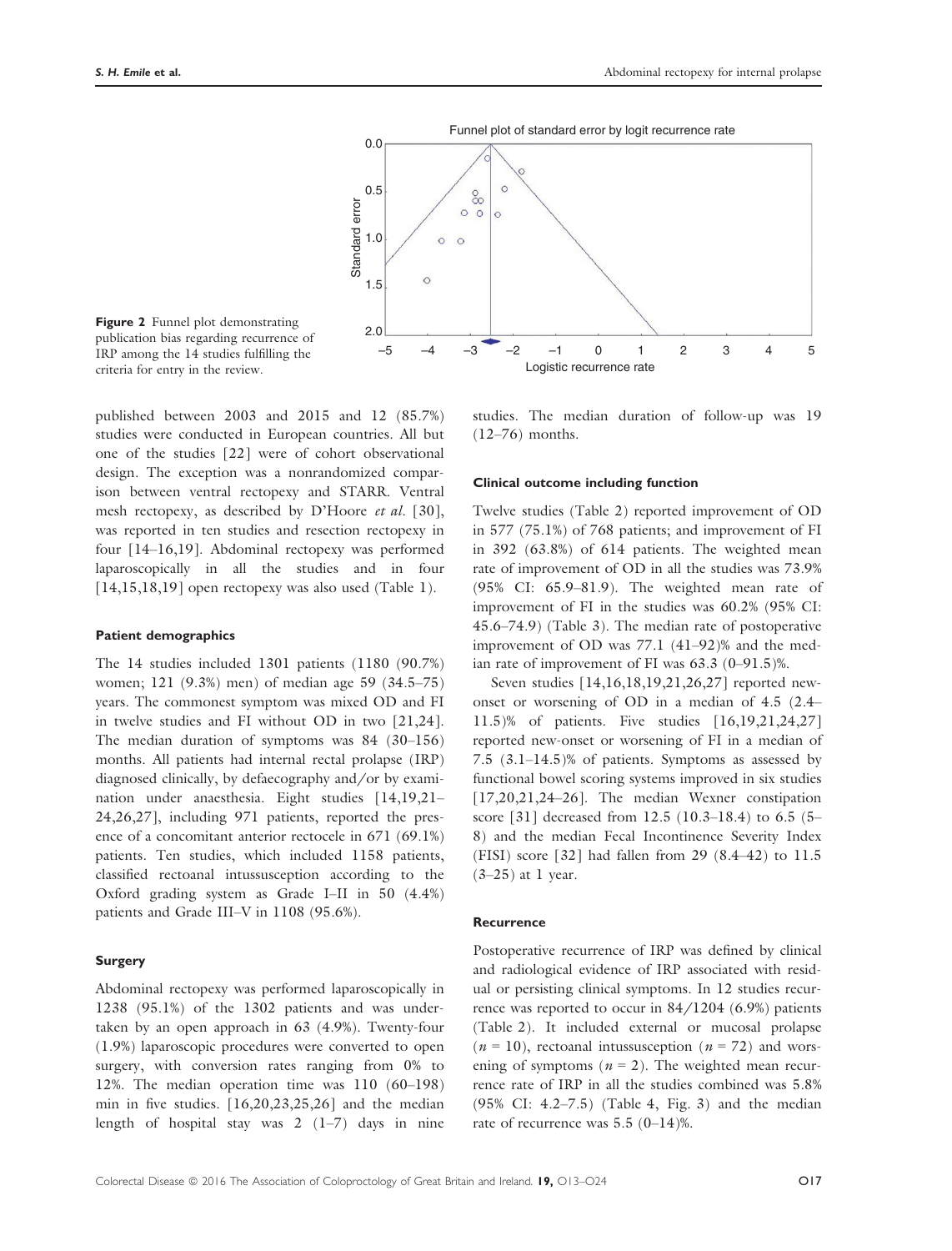| Table 2 Clinical outcome and function after abdominal rectopexy in the 14 included studies. |             |                                                                                          |  |
|---------------------------------------------------------------------------------------------|-------------|------------------------------------------------------------------------------------------|--|
| study                                                                                       | reoperative | No. of patients constipation Postoperative constipation Preoperative FI Postoperative FI |  |
|                                                                                             |             |                                                                                          |  |
| [ohnson et al. $(2003)$ [14]                                                                |             |                                                                                          |  |
| $T_{cip, \text{onice}}$ of $\sigma I$ (2005) [15]                                           |             |                                                                                          |  |

| tudy                              | No. of patients | onstipation  | Postoperativ   | Preoperative FI | Postoperative FI | Recurrence, $n\binom{96}{}$                                   |                                                           |
|-----------------------------------|-----------------|--------------|----------------|-----------------|------------------|---------------------------------------------------------------|-----------------------------------------------------------|
|                                   |                 |              |                |                 |                  |                                                               |                                                           |
| ohnson et al. $(2003)$ [14]       |                 |              |                |                 |                  | 2(8.6)                                                        | 6(26)                                                     |
| siaoussis et al. $(2005)$ [15]    |                 |              |                |                 |                  |                                                               | 6(22)                                                     |
| von Papen et al. (2006) [16]      |                 |              |                |                 |                  | 3(5.3)                                                        | $7(12.5)$<br>$3(4)$                                       |
| Collinson et al. $(2010)$ [17]    |                 |              |                |                 |                  | 4(5)                                                          |                                                           |
| Portier et al. (2011) [18]        |                 |              |                |                 |                  |                                                               |                                                           |
| [ohnson et al. $(2012)$ [19]      |                 |              |                | 48              |                  | $1 (2.5)$<br>$2 (4.1)$<br>$2 (5.8)$                           | $3(7.5)$<br>11 $(23)$                                     |
| Sileri et al. $(2012)$ [20]       |                 | 28           |                | 15              |                  |                                                               |                                                           |
| Gosselink et al. $(2013)$ [21]    |                 | Not reported | Not reported   | 72              |                  | Not reported                                                  | $9(23.5)$ 10 $(14.4)$                                     |
| Borie et al. (2014) [22]          |                 |              | $\ddot{}$      | Not reported    | Not reported     | Not reported                                                  |                                                           |
| ) wais et al. $(2014)$ [23]       |                 | Not clear    | Not clear      | Not reported    | Not reported     | 5(10)                                                         | $\begin{array}{c} 6 (24) \\ 11 (22) \\ 2 (4) \end{array}$ |
| Gosselink et al. $(2015)$ [24]    |                 | Not reporte  | Not reported   | $50\,$          | 39               |                                                               |                                                           |
| ranceschilli et al. $(2015)$ [25] | 98              | 89           |                | 43              |                  | $\begin{array}{c} 3\ (6) \\ 14\ (14) \\ 1\ (3.8) \end{array}$ | $16(16)$                                                  |
| [sunoda et al. $(2015)$ [26]      |                 |              | 13             | $\overline{21}$ | $\triangleright$ |                                                               | 2(7.6)                                                    |
| Consten et al. (2015) [27]        | 677             | 414          |                | 246             | 66               |                                                               | .38(20.3)                                                 |
| Total                             | 1301            | 768          | $\overline{1}$ | 514             | 222              | $47(7)$<br>$84/1194$                                          | 20/130                                                    |
|                                   |                 |              |                |                 |                  |                                                               |                                                           |

Six studies [15,17,19,23,24,26], which included 276 patients, reported radiological evidence of IRP in the postoperative defaecogram in 21 (7.6%) patients, but eight patients were completely without clinical symptoms and were thus not considered to have recurrence. The median rate of radiographic improvement or resolution of signs of IRP was 94.5 (69.2–100)%.

Management of recurrent IRP included STARR in 20 patients, a revision rectopexy in seven, Delorme's procedure in four and the formation of a stoma in one patient owing to worsening of OD. The management of 47 cases of recurrence reported in one article [27] was not discussed.

### Complications and mortality

One hospital death occurred in one [27] of the 14 studies. Of the 1301 patients having abdominal rectopexy, 230 complications were recorded, including one study [15] which gave the number of complications without any further detail. The weighted mean complication rate was 15% (95% CI: 10.2–19.7) and the median rate of complications was 18.1 (4–26)% (Table 4, Fig. 4).

Complications classified according to the Clavien– Dindo classification were Grade I/II in 13.7% of 1301 patients and Grade III/VI in 3.9% of 1301 patients. The most frequent complication was urinary tract infection followed by wound infection.

Mesh-related complications were reported in 13 (1.1%) of the 1147 patients after ventral mesh rectopexy. They included mesh detachment, erosion, infection, fistula formation and intestinal obstruction caused by adhesions to the mesh.

### Ventral and resection rectopexy compared

The outcome of ventral mesh rectopexy and resection rectopexy was evaluated in nine and four studies, respectively. Their respective overall weighted mean recurrence rates were 3.9 (0.9–6.9) and 6.5 (4.4–8.6), but publication bias in the studies evaluating ventral and resection rectopexy regarding baseline characteristics and the type and duration of bowel symptoms may render the comparison between the two techniques unbalanced. Based on the reported evidence, comparison between the outcome of ventral rectopexy and resection rectopexy is shown in Table 5.

# **Discussion**

IRP presents with a wide spectrum of clinical features, ranging from constipation to FI [33]. Most patients

Table 2 Clinical outcome and function after abdominal rectopexy in the 14 included studies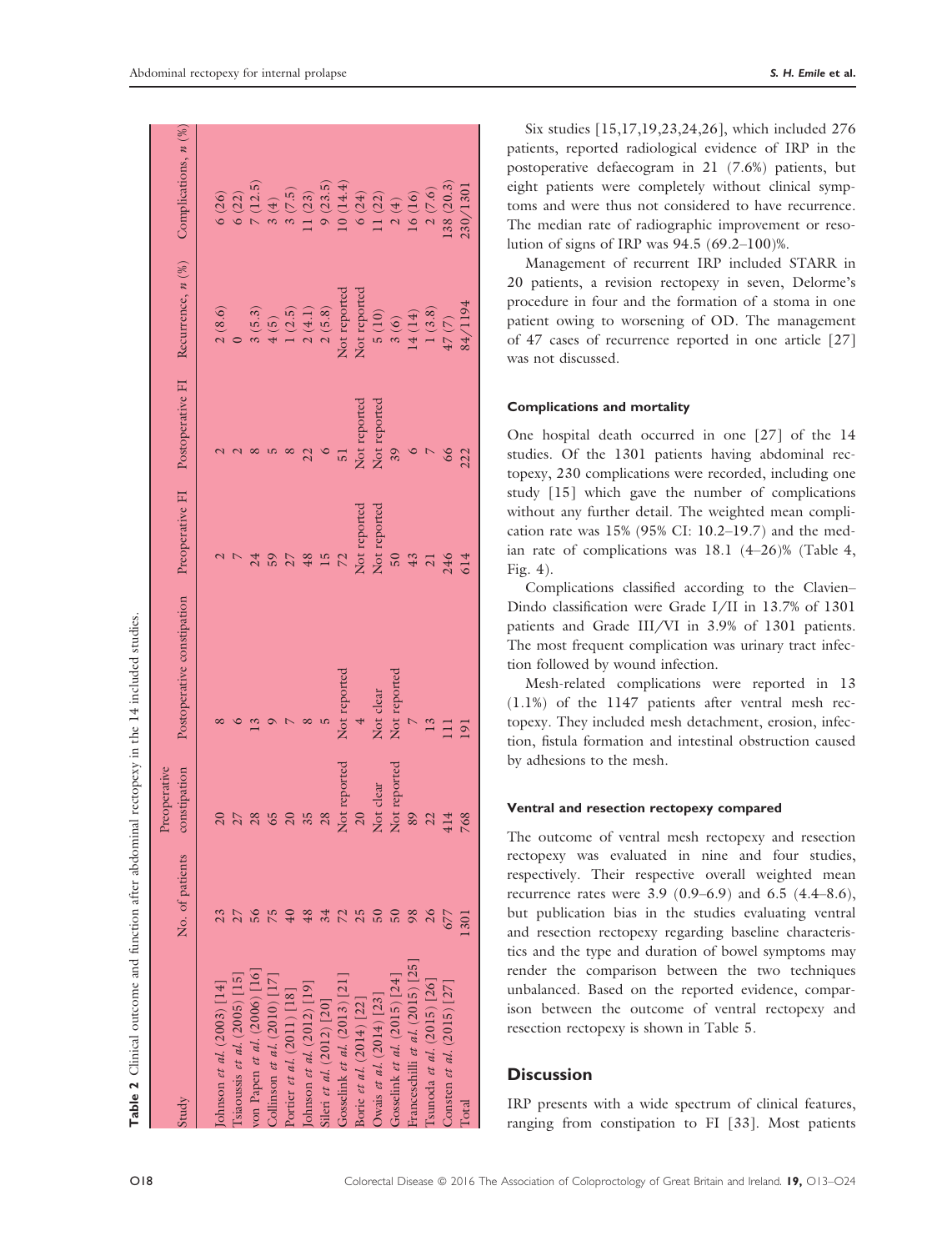|                               | Homogeneity<br>O-statistic | $P$ -value   | Total number<br>of patients with<br>OD or FI | No. of patients<br>improved | Improvement<br>rate (%) (95% CI) | $\pm$ SE |
|-------------------------------|----------------------------|--------------|----------------------------------------------|-----------------------------|----------------------------------|----------|
| Obstructed defaecation        |                            |              |                                              |                             |                                  |          |
| Abdominal rectopexy (overall) | 56.5(10 d.f.)              | ${}_{0.001}$ | 768                                          | 577                         | $73.9(65.9 - 81.9)$              | 0.04     |
| Ventral mesh rectopexy        | 45.9(6 d.f.)               | ${}_{0.001}$ | 658                                          | 502                         | $76.6(66.6 - 86.6)$              | 0.05     |
| <b>Resection rectopexy</b>    | $5.82$ (3 d.f.)            | 0.12         | 110                                          | 75                          | 68.6 $(56.7 - 80.5)$             | 0.06     |
| Faecal incontinence           |                            |              |                                              |                             |                                  |          |
| Abdominal rectopexy (overall) | 181.2 $(11 d.f.)$          | ${}_{0.001}$ | 614                                          | 392                         | $60.2(45.6 - 74.9)$              | 0.07     |
| Ventral mesh rectopexy        | 171.2 (7 d.f.)             | ${}< 0.001$  | 533                                          | 345                         | $62.5(44.1 - 80.8)$              | 0.09     |
| Resection rectopexy           | 5.38(3 d.f.)               | 0.14         | 81                                           | 47                          | $56.7(40.9 - 72.6)$              | 0.08     |

Table 3 Weighted mean rates of improvement of obstructive defaecation (OD) and faecal incontinence (FI) after abdominal rectopexy in the 14 studies fulfilling the entry criteria for the study.

Table 4 Weighted mean recurrence and complication rates after abdominal rectopexy.

|                               | Homogeneity<br>O-statistic | $P$ -value   | No. of<br>patients | Total no. of<br>recurrences or<br>complications | Recurrence rate or<br>complication rate<br>$(\%)$ (95% CI) | $\pm$ SE |
|-------------------------------|----------------------------|--------------|--------------------|-------------------------------------------------|------------------------------------------------------------|----------|
| Recurrence                    |                            |              |                    |                                                 |                                                            |          |
| Abdominal rectopexy (overall) | 13.2 (11 d.f.)             | 0.28         | 1204               | 84                                              | $5.8(4.2 - 7.5)$                                           | 0.009    |
| Ventral mesh rectopexy        | 9.08(7 d.f.)               | 0.24         | 1050               | 77                                              | 6.5(4.4–8.6)                                               | 0.01     |
| Resection rectopexy           | $1.62$ (3 d.f.)            | 0.65         | 154                | 7                                               | $3.9(0.9-6.9)$                                             | 0.01     |
| Complications                 |                            |              |                    |                                                 |                                                            |          |
| Abdominal rectopexy (overall) | 64.8 $(13 d.f.)$           | ${}_{0.001}$ | 1301               | 230                                             | 15(10.2–19.7)                                              | 0.02     |
| Ventral mesh rectopexy        | 59.5(9 d.f.)               | ${}< 0.001$  | 1147               | 200                                             | $13.6(7.9-19.3)$                                           | 0.02     |
| Resection rectopexy           | $3.26$ (3 d.f.)            | 0.35         | 154                | 30                                              | $18.4(12-24.8)$                                            | 0.03     |

with IRP do not respond to conservative treatments such as biofeedback, although this is often recommended as an initial therapy [34].

Surgical treatment of IRP includes abdominal and perineal approaches. The indications for Delorme's procedure initially used for the treatment of external rectal prolapse have expanded to include IRP. Berman et al. [35] reported symptomatic relief in 71% of IRP patients at 3 years after Delorme's procedure. Similarly, Liberman *et al.* [36] reported that 75% of patients with combined IRP and rectocele were satisfied after Delorme's procedure. Delorme's procedure was related to complications including transient FI, anal stenosis, rectal bleeding and urinary retention [37].

Treatment of IRP by abdominal rectopexy dates back to 1984, when Detry et al. [38] applied Orr-Loygue rectopexy to eleven patients with external rectal prolapse and to nine with IRP. The authors stated that the technique was efficient and free of complications when used for incipient IRP or external rectal prolapse. McCue and Thomson [39] treated 12 patients with symptomatic IRP by posterior rectopexy with the insertion of polyvinyl alcohol sponge. No recurrence of IRP was recorded and only one patient remained incontinent to solid stool, although no improvement of OD was noted. Two patients developed complications, one of whom had an abscess, the other experiencing severe constipation necessitating a colostomy.

Orrom et al. [40] studied 17 patients with IRP presenting with OD, 11 of whom underwent anterior and posterior rectopexy while 6 had posterior rectopexy only. Despite the significant improvement of symptoms on initial follow-up, only two patients had long-term improvement at 30 months, whereas 15 patients experienced persistent defaecatory difficulty. The authors nevertheless concluded that abdominal rectopexy is ineffective in the treatment of IRP patients presenting with OD.

Christiansen et al. [2] emphasized that rectopexy does not relieve OD when associated with IRP following the treatment of 24 patients with OD due to rectal intussusception by abdominal rectopexy with polyvinyl sponge insertion ( $n = 9$ ) or the Orr–Loygue procedure  $(n = 15)$ . IRP was absent on postoperative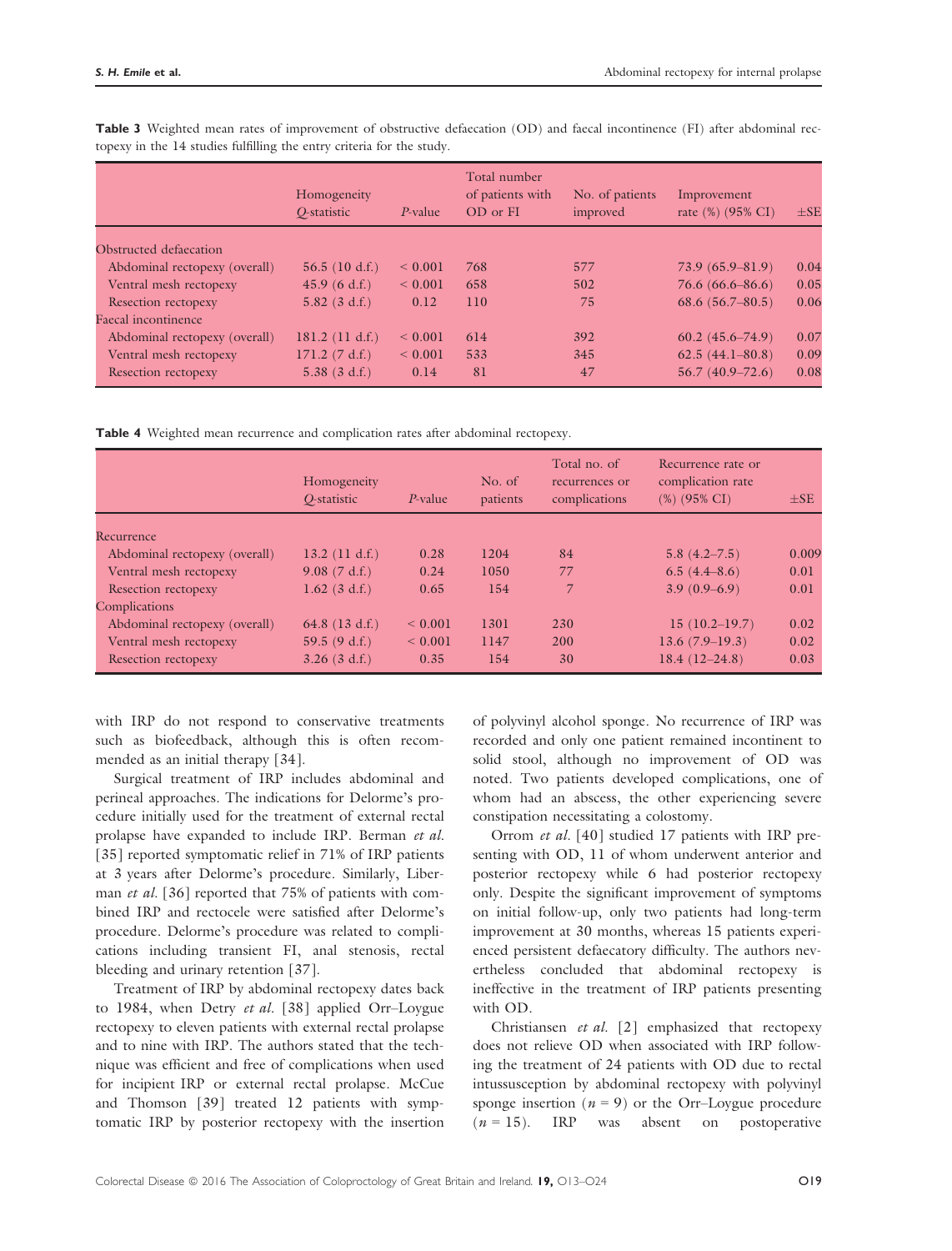| <b>Studies</b>              | Estimate $(95\% \text{ C}$ .I.) | Ev/Trt |          |      |             |      |     |
|-----------------------------|---------------------------------|--------|----------|------|-------------|------|-----|
| Johnson et al, 2003         | $0.087$ (0.000, 0.202)          | 2/23   |          |      |             |      |     |
| Tsiaoussis et al. 2005      | $0.018$ (0.000, 0.067)          | 0/27   |          |      |             |      |     |
| Von papen et al, 2006       | $0.054$ (0.000, 0.113)          | 3/56   |          |      |             |      |     |
| Collinson et al, 2010       | $0.053$ $(0.002, 0.104)$        | 4/75   |          |      |             |      |     |
| Portier et al. 2011         | $0.025$ (0.000, 0.073)          | 1/40   |          |      |             |      |     |
| Johnson et al, 2012         | $0.042$ (0.000, 0.098)          | 2/48   |          |      |             |      |     |
| Sileri et al, 2012          | $0.059$ $(0.000, 0.138)$        | 2/34   |          |      |             |      |     |
| Owais et al. 2014           | $0.100$ $(0.017, 0.183)$        | 5/50   |          |      |             |      |     |
| Gosselink et al, 2015       | $0.060$ $(0.000, 0.126)$        | 3/50   |          |      |             |      |     |
| Franceschilli et al, 2015   | $0.143$ $(0.074, 0.212)$        | 14/98  |          |      |             |      |     |
| Tsunoda et al. 2015         | $0.038$ $(0.000, 0.112)$        | 1/26   |          |      |             |      |     |
| Consten et al, 2015         | $0.069$ $(0.050, 0.089)$        | 47/677 |          |      |             |      |     |
| Overall ( $I^2 = 16.68\%$ , | 0.058 (0.042, 0.075) 84/1204    |        |          |      |             |      |     |
| $P = 0.280$                 |                                 |        |          |      |             |      |     |
|                             |                                 |        | $\Omega$ | 0.05 | 0.1<br>Rate | 0.15 | 0.2 |

Figure 3 Forest plot of weighted mean recurrence rates of internal rectal prolapse after abdominal rectopexy.



Figure 4 Forest plot of weighted mean complication rates after abdominal rectopexy.

defaecography in 22 patients, but despite this none reported complete relief of OD symptoms. Another study on 19 patients with IRP who underwent posterior abdominal rectopexy showed that despite anatomical correction of rectal intussusception the preexisting defaecation disorder was not relieved [41].

Function after abdominal suture rectopexy was evaluated by Graf et al. [42] on 33 patients with external rectal prolapse and 19 patients with IRP. After rectopexy, patients with external prolapse reported less constipation (30 vs 16%) and FI than those with IRP (36 vs 16%). It was clear that while rectopexy improved rectal emptying and continence in external rectal prolapse, it worsened bowel symptoms in patients with IRP.

The concept of rectovaginopexy was devised by Silvis et al. [43] after they observed poor amelioration of symptoms, particularly constipation, after abdominal rectopexy. One year after rectovaginopexy, only 4 of 17 patients with OD had residual symptoms, and 15 of 17 patients with FI reported significant improvement of continence. In addition, rectovaginopexy corrected associated enterocele, rectal intussusception and 60% of rectoceles. As their technique avoided dorsal and lateral mobilizations of the rectum, no inadvertent injury of the hypogastric or pelvic autonomic nerves was encountered.

In the present review, we systematically searched the literature for trials evaluating abdominal rectopexy in patients with IRP. A previous systematic review [12]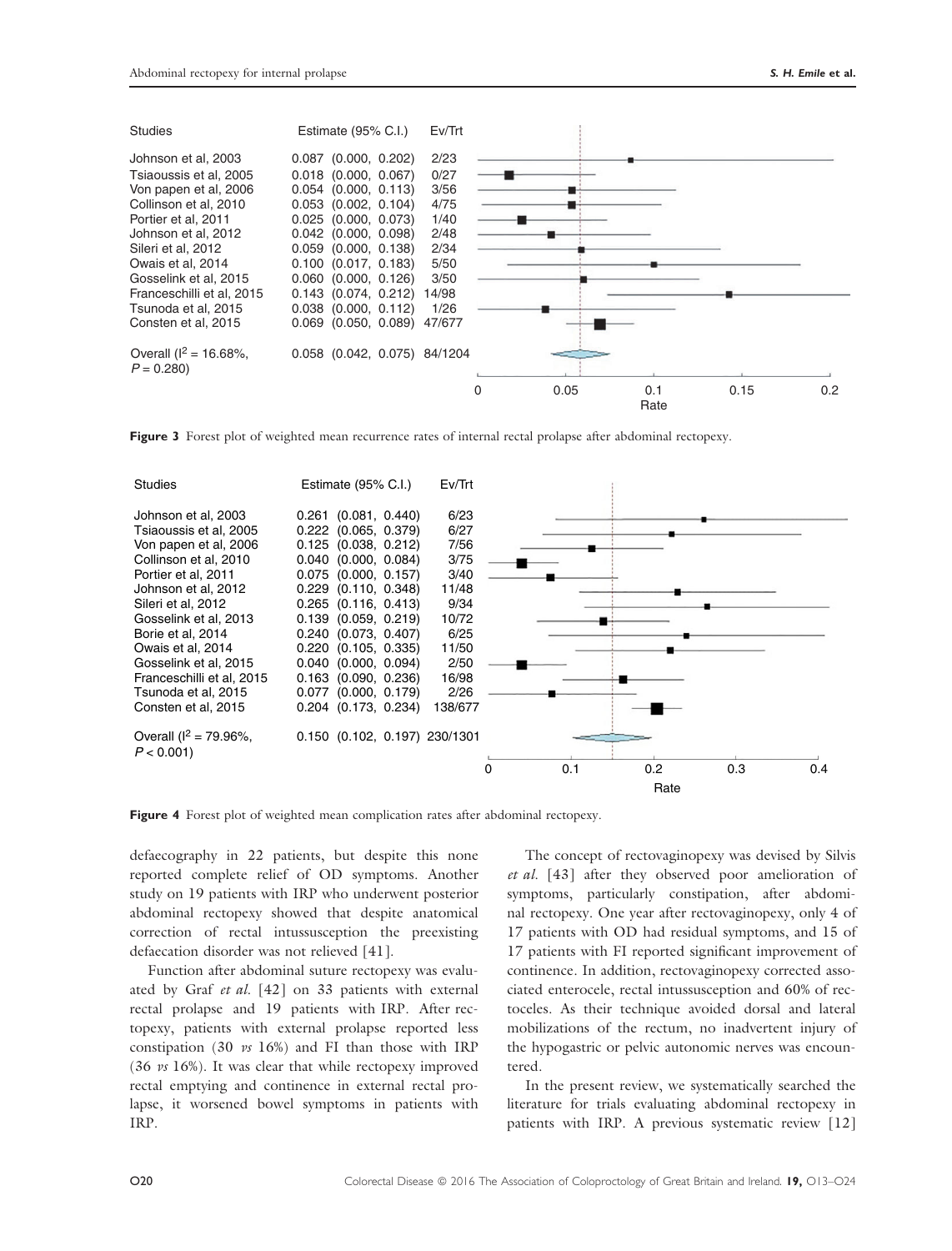| Item                                                       | Ventral mesh rectopexy | <b>Resection rectopexy</b> |
|------------------------------------------------------------|------------------------|----------------------------|
| No. of studies                                             | 10                     | $\overline{4}$             |
| No. of patients                                            | 1147                   | 154                        |
| Male/female                                                | 113/1034               | 8/146                      |
| Median (range) age (years)                                 | $59(34.5-75)$          | $56(48-60)$                |
| Median duration of complaint (months)                      | 132                    | 84                         |
| Laparoscopic/open procedure                                | 1124/23                | 114/40                     |
| Median operation time (min)                                | 92.5                   | 123                        |
| Median length of hospital stay (days)                      | $\overline{2}$         | $\overline{4}$             |
| Weighted mean rate of improvement of constipation (95% CI) | 76.6 (66.6–86.6)%      | 68.6 $(56.7 - 80.5)\%$     |
| Weighted mean rate of improvement of FI (95% CI)           | $62.5(44.1 - 80.8)\%$  | $56.7(40.9 - 72.6)$        |
| New-onset or worsening of constipation (range)             | $0 - 11.5%$            | $2 - 5%$                   |
| New-onset or worsening of FI (range)                       | $0 - 14%$              | $4 - 14.5%$                |
| Incidence of recurrence                                    | 77/1050 (7.3%)         | 7/154(4.5%)                |
| Weighted mean recurrence rate (95% CI)                     | 6.5 $(4.4 - 8.6)\%$    | $3.9(0.9-6.9)\%$           |
| Incidence of complications                                 | 200/1147(17.4%)        | 30/154(19.4%)              |
| Weighted mean complication rate (95% CI)                   | $13.6(7.9-19.3)$       | $18.4\%$ (12-24.8)         |
| Median rate of complications (range)                       | $14.3(4 - 24)\%$       | $22.5(12.5-26)\%$          |
| Rate of conversion to open surgery (range)                 | $0 - 2.9%$             | $0 - 12%$                  |
| Median follow-up in months (range)                         | $17(12-41)$            | $44.5(18-76)$              |

Table 5 Comparison between ventral mesh rectopexy and resection rectopexy for internal rectal prolapse.

evaluated the efficacy of abdominal ventral rectopexy only in patients with external and internal rectal prolapse combined. The evidence indicates, however, that external rectal prolapse and IRP are two separate entities, each of which therefore needs individual analysis.

The present review included four trials in which rectopexy with sigmoid resection was assessed, and ten trials that evaluated ventral mesh rectopexy according to the original technique described by D'Hoore et al. None of the trials involved posterior fixation of the rectum, whether by sutures or prosthesis such as mesh or sponge. This may have the important implication that posterior rectopexy is now obsolete for the treatment of IRP, as previous studies [2,39–42] have demonstrated its failure to improve the intractable constipation observed in patients with IRP.

Of the 1301 patients with IRP, around 90% were female in their fourth or fifth decade of life, which is in line with the statement of Varma et al. [44] that OD commonly affects middle-aged women. Most had mixed long-standing symptoms of OD and FI, sometimes for several years, which reflects the long period spent trying various conservative treatments without benefit.

Defaecography has been the gold standard for the diagnosis of IRP. Its use has extended to the detection of coexisting abnormalities such as anterior rectocele in around 70% of patients. The frequent association of rectocele with IRP is logical as most patients are middleaged or postmenopausal women. Obstetric trauma alters the functional and anatomical position of the pelvic floor muscles, nerves and connective tissue, and also stretches the rectovaginal fascia, resulting in thinning and the subsequent development of anterior rectocele [45].

Improvement in bowel symptoms after abdominal rectopexy occurred in 73.9% of patients with OD and in 60.2% of patients with FI. The rates of improvement of OD and FI after ventral rectopexy, according to a previous review [12], were 24% and 45%. The difference between the two reviews, mainly in the improvement of OD, can be explained by the fact that the previous review included seven studies that reported the Orr– Loygue technique with posterior fixation, which is associated with poor resolution of constipation and even can induce new-onset constipation. In contrast, the improvement of OD after ventral mesh rectopexy without posterior mobilization reached up to 92% in the present review. It was noteworthy that better improvement of OD occurred after ventral mesh rectopexy than resection rectopexy, which may be because ventral mesh rectopexy results in elimination of the pouch of Douglas and creates a stiff rectovaginal septum that inhibits any associated enterocele or rectocele [46].

The weighted mean recurrence of symptoms of 5.8%, was slightly higher than the 3.4% reported in the previous review [12]. Since the other review included patients with external rectal prolapse in addition to IRP patients, the incidences of recurrence cannot be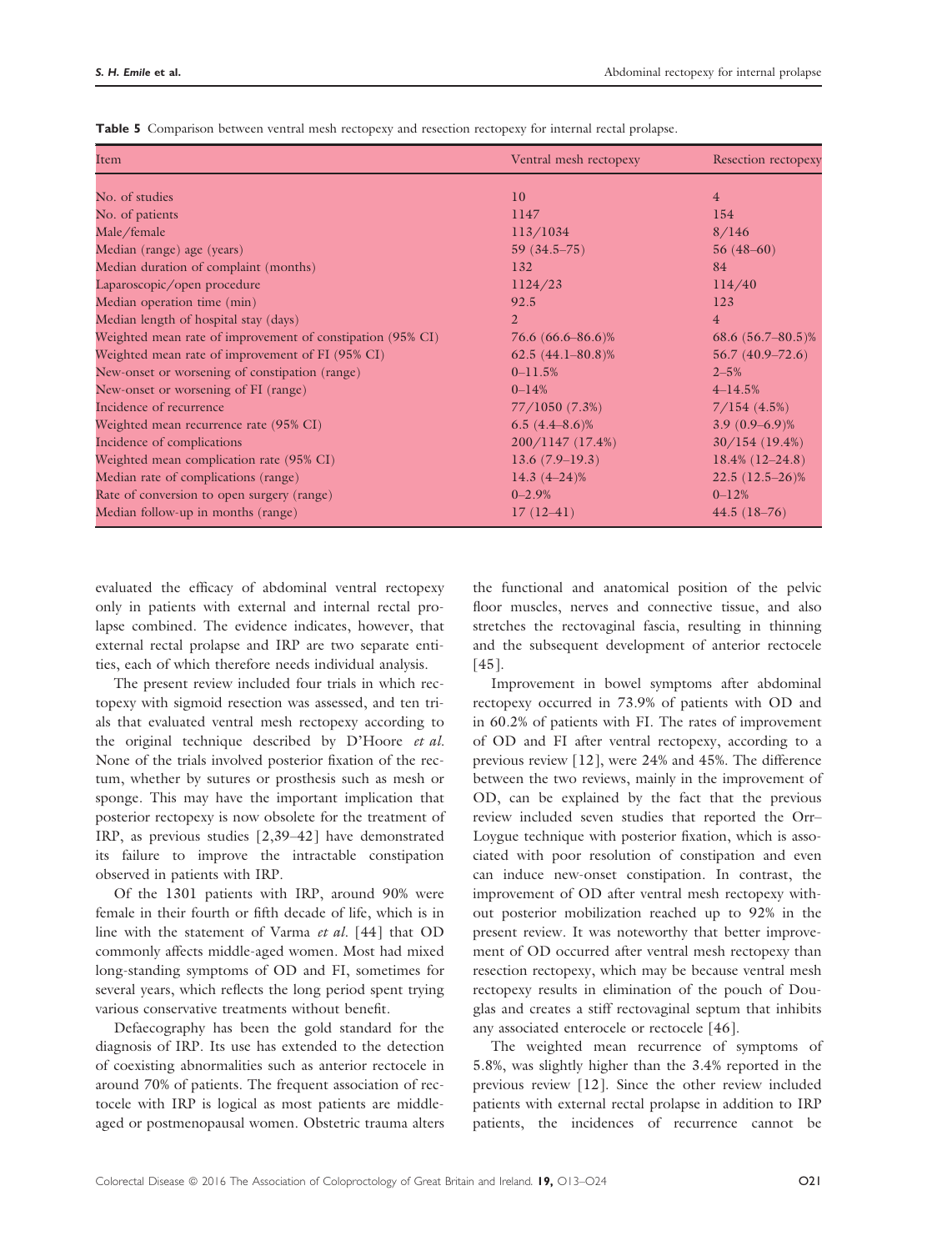objectively compared. One study [26] reported radiological evidence of IRP in the postoperative defaecogram in eight patients who were completely free of symptoms despite radiological evidence of IRP. This observation [47] highlights the poor correlation between evident IRP on proctography and symptoms. It also highlights the difficulty in evaluating the results objectively. The mean complication rate of 15% was mostly due to urinary tract infection. Ventral rectopexy achieved a lower rate of complications, which were mostly minor. In the case of resection rectopexy, however, half of the morbidity was major. Mesh-related complications were recorded in around 1% of those patients who underwent ventral mesh rectopexy [21], whereas no case of anastomotic leakage was reported following resection rectopexy.

Subgroup analysis has shown that resection rectopexy is followed by a lower rate of recurrence than ventral mesh rectopexy. Conversely, ventral mesh rectopexy achieved better improvement of OD and FI and a shorter operation time and hospital stay, lower rates of conversion to open surgery and lower complication rates than resection rectopexy. The largest trial to date [27] that evaluated laparoscopic ventral mesh rectopexy included 919 patients with external and internal rectal prolapse with an overall recurrence rate of 8.2% at 10 years' follow-up, which is close to the weighted mean recurrence rate of ventral mesh rectopexy found in the present review. The higher complication rate and longer operation time of resection rectopexy can be attributed to the greater technical involvement of the procedure. Two trials [20,25] assessed laparoscopic ventral rectopexy using biological mesh or synthetic mesh. Rates of improvement of constipation were 82% and 92%, and of FI were 60% and 86%, respectively. Both, however, reported recurrence of IRP in 5.8% and 14.2% of patients, higher than the mean recurrence rate of abdominal rectopexy. Complications occurred in 26.5% and 16.3% of patients; although no case of mesh-related complications such as infection or erosion were recorded, 13 patients developed mesh-related complications after ventral rectopexy using synthetic mesh.

The current review included only one non-randomized trial [22] that compared STARR with ventral rectopexy in IRP patients complaining of outlet obstruction. STARR was offered to patients with an intact anal sphincter mechanism, while ventral rectopexy was undertaken in patients with sphincter damage. The study concluded that both techniques were comparable in relation to improvement of OD, postoperative morbidity and patient satisfaction. Although this single nonrandomized study cannot be a proof of concept, linking the results of this particular study with the results of Delorme's procedure for IRP [35,36], nevertheless it indicates the value of perineal procedures in the treatment of IRP.

The present review is limited by the lack of welldesigned randomized controlled studies as well as the poor quality of most of the included studies. The absence of uniform assessment of bowel function meant that no meaningful comparison was possible between the studies. Moreover, most studies that assessed the outcome of ventral rectopexy had a duration of followup of less than 18 months. Although the comparison between ventral and resection rectopexy in some of the include studies may shed some light on the superiority of one approach over the other, the selection bias in the studies and the small number of patients included prevent any firm conclusions on which technique is superior. Clearly large multicentre randomized controlled trials comparing the two techniques are needed.

Abdominal rectopexy for IRP achieves satisfactory results in most patients, with improvement of OD and, to a lesser extent, FI. There is a low incidence of recurrence and an acceptable morbidity rate. Ventral mesh rectopexy appeared to have higher recurrence rates but fewer complications, better improvement of bowel symptoms and a shorter operation time than resection rectopexy. No meaningful conclusions can be drawn, however, in this regard owing to publication bias and the small number of patients included in most studies. Furthermore there is an almost complete lack of randomized trials comparing the two techniques.

# Authors' contribution

S.H.E., M.F. and S.D.W. designed the review; S.H.E., H.A.E. and M.Y. conducted acquisition and analysis of data; S.H.E., H.A.E. and M.Y. wrote the manuscript; M.F. and S.D.W. contributed to writing, drafting and critical revision of the manuscript. All authors approved the final version of the manuscript.

# Conflict of interest

None to be declared by the authors.

# **References**

- 1 Weiss EG, McLemore EC. Functional Disorders: rectoanal Intussusception. Clin Colon Rectal Surg 2008; 21: 122–8.
- 2 Christiansen J, Zhu BW, Rasmussen O, Sorensen M. Internal rectal intussusception: results of surgical repair. Dis Colon Rectum 1992; 35: 1026–8; discussion 1028-9.
- 3 Hwang YH, Person B, Choi JS et al. Biofeedback therapy for rectal intussusception. Tech Coloproctol 2006; 10: 11–6.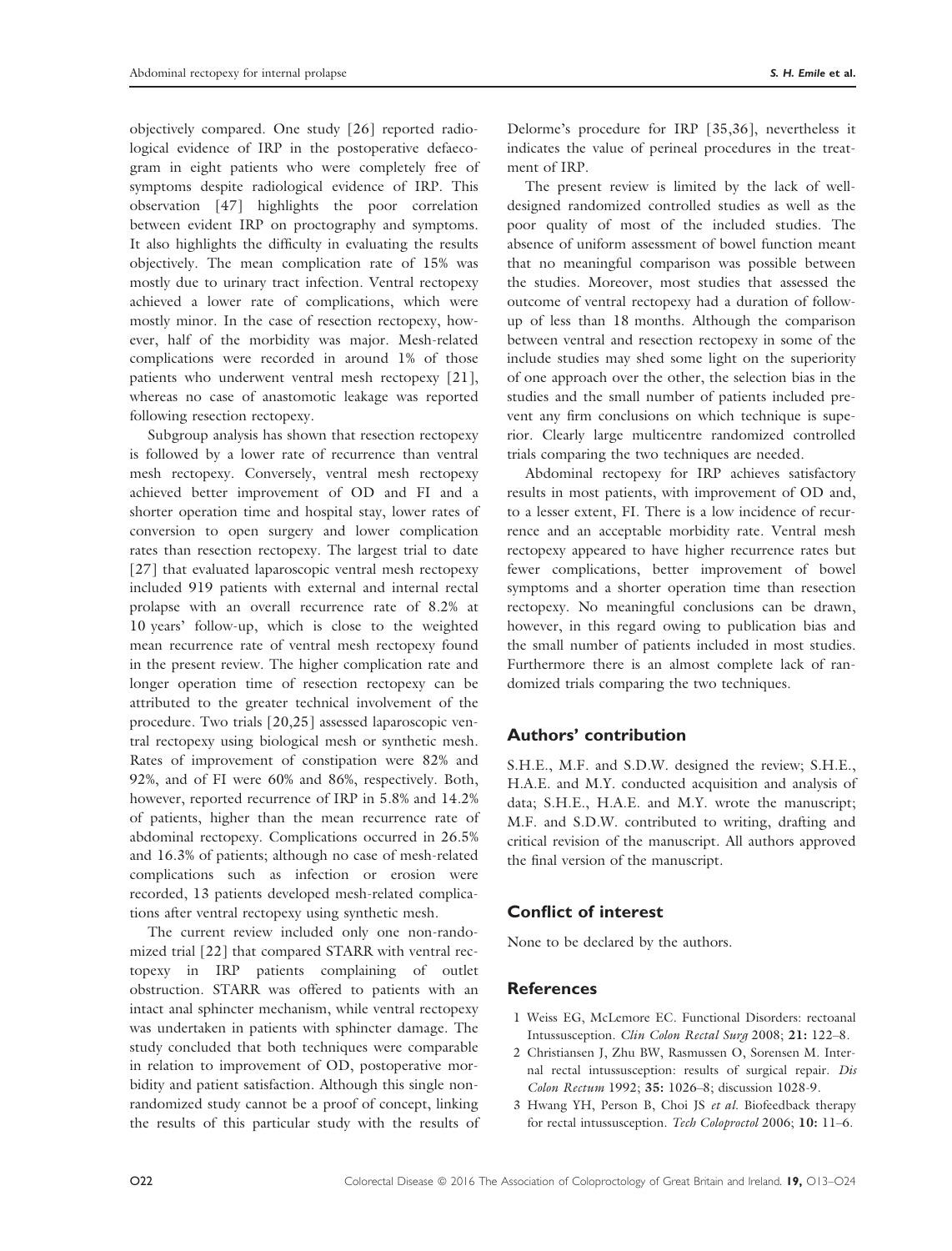- 4 Shorvon PJ, McHugh S, Diamant NE, Somers S, Stevenson GW. Defecography in normal volunteers: results and implications. Gut 1989; 30: 1737–49.
- 5 Karlbom U, Graf W, Nilsson S, Pahlman L. The accuracy of clinical examination in the diagnosis of rectal intussusception. Dis Colon Rectum 2004; 47: 1533-8.
- 6 Kelvin FM, Maglinte DD, Benson JT. Evacuation proctography (defecography): an aid to the investigation of pelvic floor disorders. Obstet Gynecol 1994; 83: 307-14.
- 7 Farouk R, Duthie GS, MacGregor AB, Bartolo DC. Rectoanal inhibition and incontinence in patients with rectal prolapse. Br J Surg 1994; 81: 743–6.
- 8 Jorge JMN, Habr-Gama A, Wexner SD. Clinical applications and techniques of cinedefecography. Am J Surg 2001; 182: 93–101.
- 9 Hoffman MJ, Kodner IJ, Fry RD. Internal intussusception of the rectum: diagnosis and surgical management. Dis Colon Rectum 1984; 27: 435–41.
- 10 Graf W, Karlbom U, Pahlman L, Nilsson S, Ejerblad S. Functional results after abdominal suture rectopexy for rectal prolapse or intussusception. Eur  $\int$  Surg 1996; 162: 905–11.
- 11 McCue JL, Thomson JPS. Rectopexy for internal rectal intussusception. Br J Surg 1990; 77: 632–4.
- 12 Samaranayake CB1, Luo C, Plank AW, Merrie AE, Plank LD, Bissett IP. Systematic review on ventral rectopexy for rectal prolapse and intussusception. Colorectal Dis 2010; 12: 504–12.
- 13 Liberati A, Altman DG, Tetzlaff J et al. The PRISMA statement for reporting systematic reviews and metaanalyses of studies that evaluate healthcareinterventions: explanation and elaboration. BMJ 2009; 21: b2700.
- 14 Johnson E, Carlsen E, Mjaland O, Drolsum A. Resection rectopexy for internal rectal intussusception reduces constipation and incomplete evacuation of stool. Eur J Surg Suppl 2003; 588: 51–6.
- 15 Tsiaoussis J, Chrysos E, Athanasakis E et al. Rectoanal intussusception: presentation of the disorder and late results of resection rectopexy. Dis Colon Rectum 2005; 48: 838–44.
- 16 von Papen M1, Ashari LH, Lumley JW, Stevenson AR, Stitz RW. Functional results of laparoscopic resection rectopexy for symptomatic rectal intussusception. Dis Colon Rectum 2007; 50: 50–5.
- 17 Collinson R, Wijffels N, Cunningham C, Lindsey I. Laparoscopic ventral rectopexy for internal rectal prolapse: shortterm functional results. Colorectal Dis 2010; 12: 97–104.
- 18 Portier G, Kirzin S, Cabarrot P, Queralto M, Lazorthes F. The effect of abdominal ventral rectopexy on faecal incontinence and constipation in patients with internal intra-anal rectal intussusception. Colorectal Dis 2011; 13: 914–7.
- 19 Johnson E, Kjellevold K, Johannessen HO, Drolsum A. Long-term outcome after resection rectopexy for internal rectal intussusception. ISRN Gastroenterol 2012; 2012: 824671.
- 20 Sileri P, Franceschilli L, de Luca E et al. Laparoscopic ventral rectopexy for internal rectal prolapse using biological

mesh: postoperative and short-term functional results. J Gastrointest Surg 2012; 16: 622–8.

- 21 Gosselink MP, Adusumilli S, Gorissen KJ et al. Laparoscopic ventral rectopexy for fecal incontinence associated with high-grade internal rectal prolapse. Dis Colon Rectum 2013; 56: 1409–14.
- 22 Borie F, Bigourdan JM, Pissas MH, Guillon F. Laparoscopic ventral rectopexy for the treatment of outlet obstruction associated with recto-anal intussusception and rectocele: a valid alternative to STARR procedure in patients with anal sphincter weakness. Clin Res Hepatol Gastroenterol 2014; 38: 528–34.
- 23 Owais AE, Sumrien H, Mabey K, McCarthy K, Greenslade GL, Dixon AR. Laparoscopic ventral mesh rectopexy in male patients with internal or external rectal prolapse. Colorectal Dis 2014; 16: 995–1000.
- 24 Gosselink MP, Joshi H, Adusumilli S et al. Laparoscopic ventral rectopexy for faecal incontinence: equivalent benefit is seen in internal and external rectal prolapse. *J Gastroin*test Surg 2015; 19: 558-63.
- 25 Franceschilli L, Varvaras D, Capuano I et al. Laparoscopic ventral rectopexy using biologic mesh for the treatment of obstructed defaecation syndrome and/or faecal incontinence in patients with internal rectal prolapse: a critical appraisal of the first 100 cases. Tech Coloproctol 2015; 19: 209-19.
- 26 Tsunoda A, Ohta T, Kiyasu Y, Kusanagi H. Laparoscopic ventral rectopexy for rectoanal intussusception: postoperative evaluation with proctography. Dis Colon Rectum 2015; 58: 449–56.
- 27 Consten EC, van Iersel JJ, Verheijen PM, Broeders IA, Wolthuis AM, D'Hoore A. Long-term Outcome After Laparoscopic Ventral Mesh Rectopexy: an Observational Study of 919 Consecutive Patients. Ann Surg 2015; 262: 742–7 ;discussion 747-8.
- 28 Scottish Intercollegiate Guidelines Network (SIGN) guidelines, methodology checklist 3. [http://www.sign.ac.uk/me](http://www.sign.ac.uk/methodology/checklists.html) [thodology/checklists.html](http://www.sign.ac.uk/methodology/checklists.html) (accessed February 2016)
- 29 National Institute for Health and Clinical Excellence. NICE clinical guidelines, Appendix 4 Quality of case series form. <http://www.nice.org.uk/> nicemedia/pdf/Appendix\_04\_qualityofcase\_series\_form\_preop.pdf. (accessed February 2016)
- 30 D'Hoore A, Cadoni R, Penninckx F. Long-term outcome of laparoscopic ventral rectopexy for total rectal prolapse. Br J Surg 2004; 91: 1500–5.
- 31 Agachan F, Chen T, Pfeifer J, Reissman P, Wexner SD. A constipation scoring system to simplify evaluation and management of constipated patients. Dis Colon Rectum 1996;  $39.681 - 5$
- 32 Rockwood TH, Church JM, Fleshman JW et al. Patient and surgeon ranking of the severity of symptoms associated with fecal incontinence: the fecal incontinence severity index. Dis Colon Rectum 1999; 42: 1525–32.
- 33 van Tets WF, Kuijpers JH. Internal rectal intussusception– fact or fancy? Dis Colon Rectum 1995; 38: 1080–3.
- 34 Choi JS, Hwang YH, Salum MR et al. Outcome and management of patients with large rectoanal intussusception. Am *J* Gastroenterol 2001; 96: 740-4.